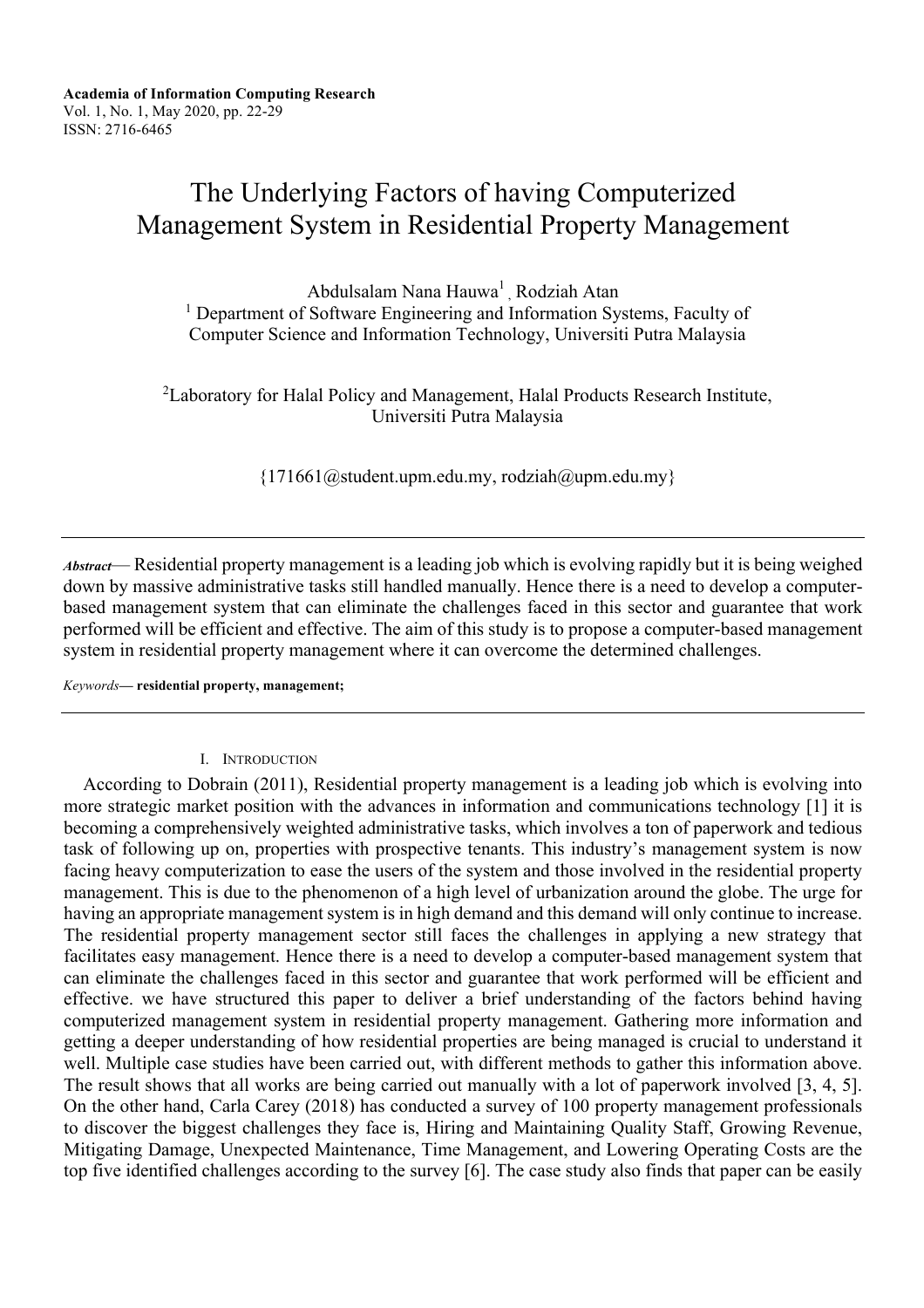damaged or be misplaced, leading to loss of data. It is also expensive to keep on buying files to store your records. A lot of files make a place look untidy and also consume a lot of space, becoming a potential fire hazard as well. Getting a certain file to check data from many files becomes a difficult task [3]. It proves that over the years property managers are experiencing difficulty in maintaining and managing their property and records with existing system. The universal declaration of human rights declares that you have a right to a decent standard of living, central to which is the access to adequate housing [14]). In a more developed nation, residences are expecting a better quality of living with better facility management services from property managers, however if it is mismanaged, it may cause several technical hitches when managers failed to do so, causing many issue to arise. Facility management is another important factor in residential property management. Facility Management is an enabler of sustainable enterprise performance through the whole life management of productive workplaces and effective business support services. This facility management also causes several issues like assigning people to conduct maintenance, keep track on completed and remaining works, and manage the complaints about failure in services and so on. These existing factors are only leads to one conclusion where computerized management systems in residential property management will be the modus operandi. Residential property management system is a computerbased system which is used to observe and manage several activities of residencies. This concept has arisen from several studies based on the challenges of conducting administrative tasks due to paperwork, and human error. In a normal residential society, the everyday jobs include maintenance, plumbing, parking, waste management, security facilities; stalking dues etc. these activities individually are very tedious and long processes [2]. These processes require proper leadership, and an experienced management skill to coordinate between the residential management and service providers. The objective is to provide convenient services to the residence. This system will handle the residential list where they ae also given access, so they can login and use the system according to their hierarchy. All the residences will have their unique profile which allows them to raise complaints, and track its individual status. Apart from the residences benefits, this system will allow the management to maintain the payment and collection history, and assigned complaints made to the right department. As a legal standpoint of view, the system will also allow and incorporate legal advisers to be a part of system and allow them to access and provide legal advice on tenant and owners issue.

### **PROBLEM, PURPOSE & AIMS**

In comprehensive, the challenges of residential property management agreed and executed in society concerns the organizational response to the needs of computerized management system in residential property management in the property industry. It should be noted that the beneficiaries of any management activity provided require direct response and participation in the dedicated management. There are multiple studies conducted on computerized management system in residential property management and list out the major problem. Carla Carey (2018) identified major challenges in property management during his survey. However, all these studies are standing with lack of solutions for all these challenges. There is a tremendous need for coordinated and accessible computer-based residential property management system in the industry. According to Carla Carey (2018) survey, only thirteen percentages (13%) of property managers are adapted to the computer-based management system and the rest still slack under paperwork. Therefore, this paper addresses the major challenges being faced.

'**Instant' Communication Expectations of Owners and Tenants** - When a property manager gets an email, then a phone call, and then a mobile phone call all from the same person all in the space of 15 minutes about an enquiry, it's a real challenge for the managers. The key here is the management of expectations around the accessibility of the Property Manager at the start of your owner or tenant relationship.

**Deficiency in data storage and unable to keep track** - One of the major attributes of data is growing rapidly. So, Storing and maintaining all data manually is very difficult and managers are unable to track whole past and future activities.

**Data security is not guaranteed** - Without a proper system, the conventional method is to keep their expenses recorded daily in a book or in a set of papers which may easily get damaged or lost. It may cause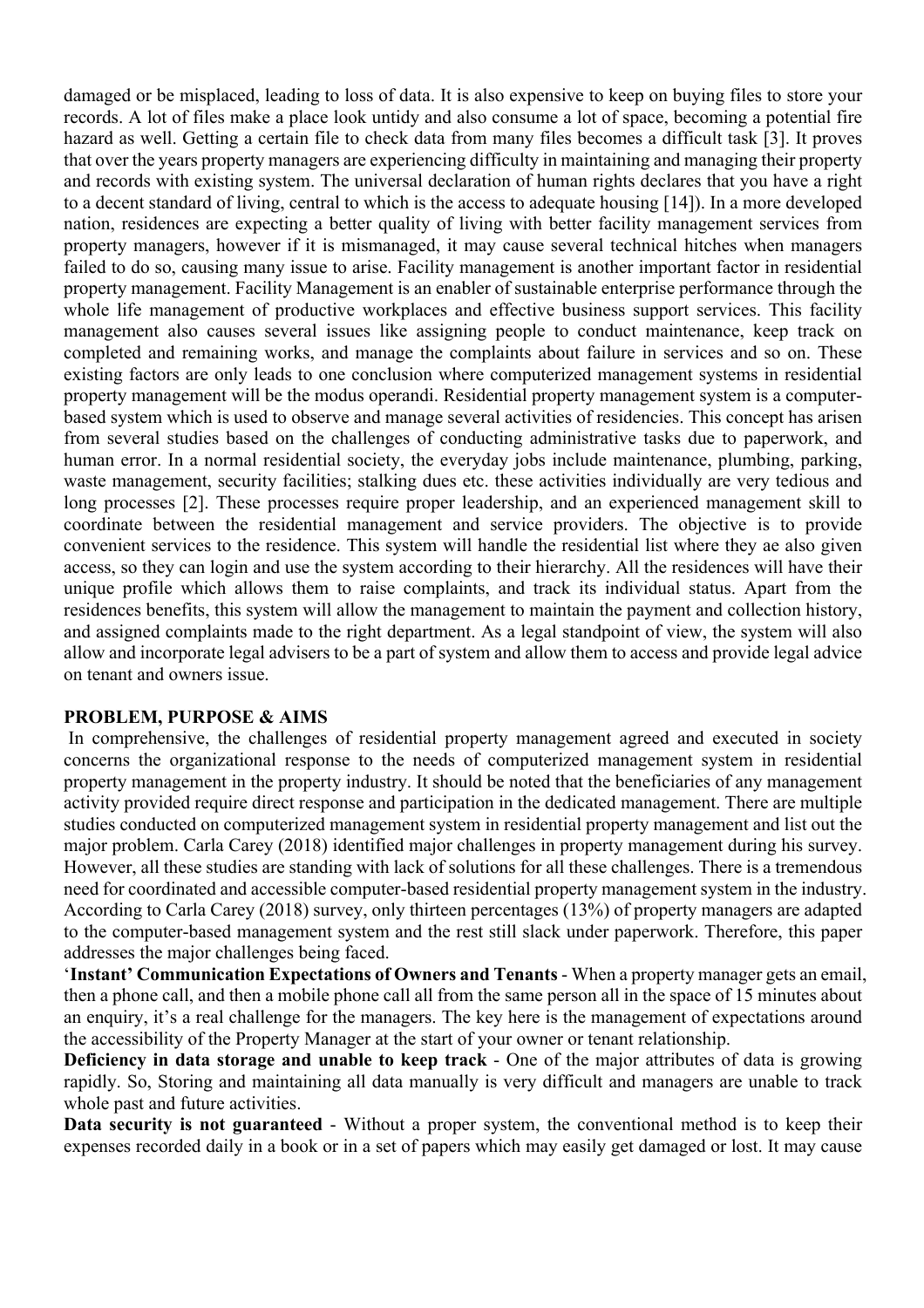a severe loss if the data which was lost is highly important. Furthermore, by sharing these data through social media, it eliminates the data integrity.

# **PURPOSE AND AIM**

Paperwork management system in residential property management is lack of access to and non-effective use of information and communication technology (ICT). It represents the difference between property managers with access to ICT and who use it effectively and those who do not. The aim of this study is to propose a computer-based management system in residential property management where it can overcome the determined challenges.

## **RESEARCH PLAN.**

There are three property management companies has been chosen to participate in this survey. This survey mainly focused on the challenges handled by the staffs in property management, barriers in carrying out the day-to-day tasks, and limitation of existing system. Moreover, this survey pays a working day observation for each company to collect data on how residents are being treated by property management companies and list down the types of frequent complaints.

My research plan aims to use a technique and procedure supported by conducting a detailed research and study. My plan outlines how data will be collected and the tools will be used to collect the data. The aim of the research plan is to give overview of why we are doing the study and how we are going to conduct the study. Since, this proposal based on the software engineering, we have conducted qualitative research to collect the secondary data from existing books, internet, journals and magazines that was collected by other researchers and analysis was done. These all can be concluded under case study. Moreover, collecting primary data will play a major role in order to support the research. It will bring the concrete answer to list out the factors behind having a computerized management system in residential property management. So author has decided to collect data through interview and observation.

There are numerous different definitions and types of case studies. Since there are several uses and descriptions about the case study, it could be addressed by either single or multiple. Since, there are various studies existing in body of the knowledge and researches addressed the challenges in residential property management, multiple cases study is the appropriate research plan for this research proposal. Despite the on-going discussion about case studies limitations in association with other methods and its credibility, the case study method is progressively popular among researchers [15]. Interview and observation in research are few appropriate and convenient way of collecting data in corporate companies. Since the audience is having lack of time during their work hours they may not spend time on reading and answering the questionnaires. Lack of conscientious responses, understanding and interpretation in various way, respondents may have a hidden agenda are few cons in questioners. Having open ended interview questionnaires may explore the respondents though and provide solid answer to the questioners.

| Title                                   | Week 02 | Week 04 | Week 06 | Week 08 | Week 10 | Week 12 |
|-----------------------------------------|---------|---------|---------|---------|---------|---------|
| Select research title                   |         |         |         |         |         |         |
| Collect related work                    |         |         |         |         |         |         |
| Study all related work                  |         |         |         |         |         |         |
| Draft introduction                      |         |         |         |         |         |         |
| Problem, Purpose and Aims               |         |         |         |         |         |         |
| Research plan                           |         |         |         |         |         |         |
| Related work                            |         |         |         |         |         |         |
| <b>Expected Results or Contribution</b> |         |         |         |         |         |         |
| Conclusion                              |         |         |         |         |         |         |
| Submission                              |         |         |         |         |         |         |

### **RELATED WORK.**

This chapter addresses, we have found literature discussion which stands for the need of computerized management system in residential property management. Conflicts, disputes, disagreements,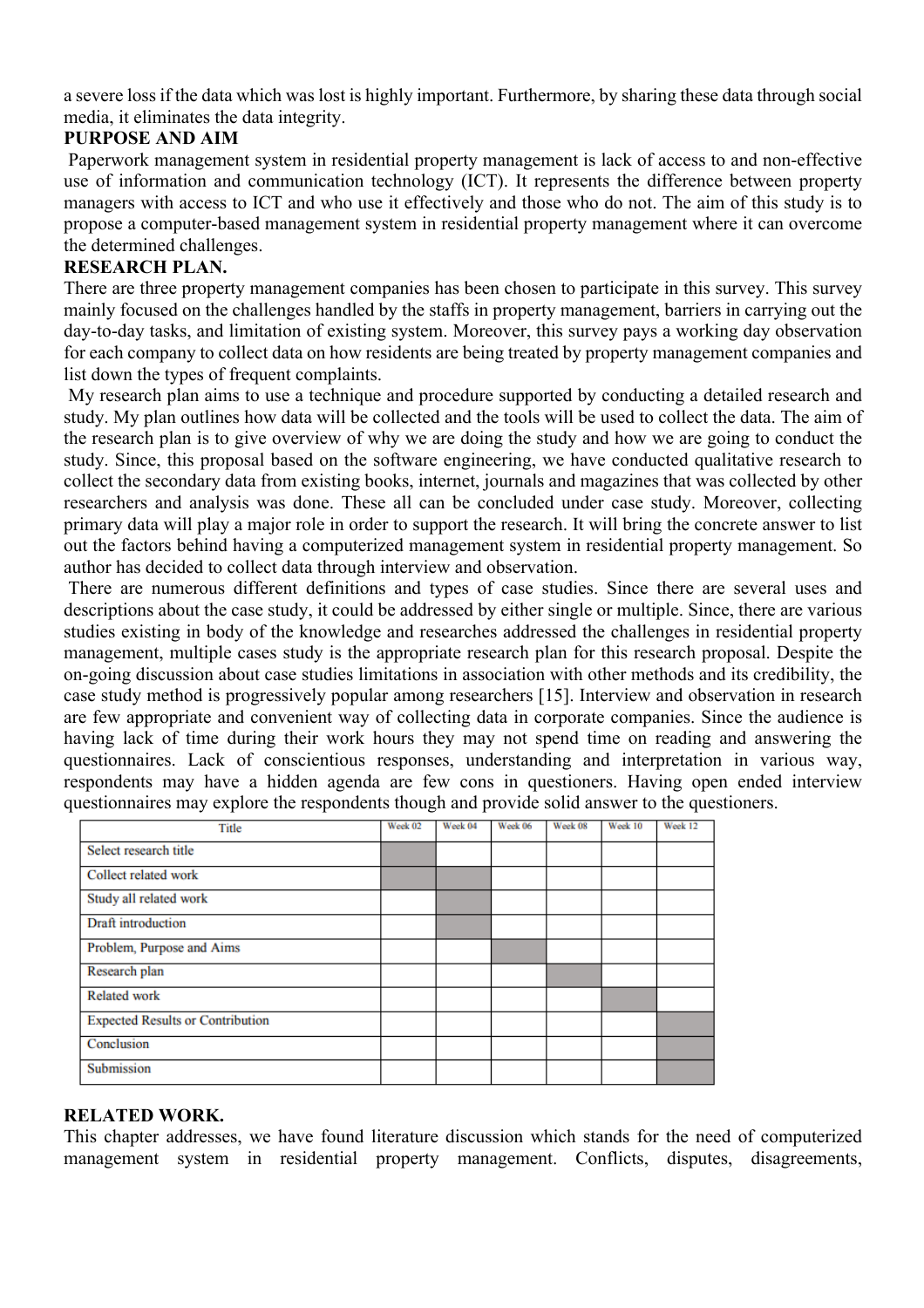misunderstandings and miscommunication between house owners and property management are the crucial factors that create the need for a computerized management system which is fully implemented with the comfort of technology.

Residential property management companies are rapidly adopting computer-based management system to facilitate their daily life management tasks in terms of providing quality and precise services to their clients. A case study about computers in property management companies says that Property management systems facilitate the wide range of everyday jobs that a property manager performs on a regular basis. These include payment management, accounting, preparing reports, web based online platforms and centralized databases, and maintenance activities. Computerized property management systems have freed up much of property managers' time and thus they are able to spend more time on 'hands-on' management rather than paperwork and administration [8]. The most remarkable advantage of property management system is that it is able to integrate and automate virtually all the previously manually performed tasks associated with property management [9]. Greater efficiency in computerized property management systems leads to "cost savings through less repetitive work, improved cash flow, regular and accurate fee information, and better client response with improved service" [8].

The idea that property management needs to embrace computer and apply information technology in the management of property is a matter which has attracted a considerable amount of attention in property research [7]. Computerized management systems have created an enormous revolutionary lifestyle change where it penetrated every corner of employees. Property management job has not so been as easy as now. The overall important factor behind this revolution is information technology. It has improved the working standards and people's approach to challenges in day to day life. Information technology has seen a huge growth and it has become an important communication medium that provides great functionalities and usage to people. Since the computerized management system was made widely available in information technology, it became a major area for advancement for property management professionals to computerize property management tasks.

There was a survey conducted on rental house management system by the authors to collect more information on how rental houses are currently being managed, they prepared questionnaires and submitted to a number of rental house managers. The authors determined that all work was done manually with a lot of paperwork involved. The authors were listed the factors behind having computerized management system that papers can easily get damaged or get lost leading to loss of data. It is also expensive to keep on buying files to store your records. A lot of files make a place look untidy and also consume a lot of space. Getting a certain file to check data from many files becomes a difficult task [3]. This survey shows that the paperwork fell-down under numerous defects and it should be overcome with smart way. Existing systems has various defects like recording information is completely manual and required lots of paperwork. Each property has a file that contains the property number, size, payment, occupant and status. This workflow only provides text base which is not user-friendly and very slow in terms of response [3].

There was another survey conducted on the use of property management software. The study engaged a survey of 30 residential property management companies. These all property management companies located in New Zealand. All property management companies participated in the survey used residential property management software in their company. The questionnaire survey was divided into four major parts. The first part of the survey addressed background information on the property management company and property management software used. The second part of the questionnaire examined the key selection criteria used by property management companies when selecting their property management software. The third section examined property managers' perceptions and satisfaction with their current software. The last section of the survey aimed to examine weaknesses or problems associated with their current software.

Despite their size and the number of properties managed, all property management companies surveyed were using property management software to facilitate property management tasks. They were wellequipped both in computer hardware and software and invested substantially in information technology for further upgrading of software and hardware. Greater efficiency of the company leading to cost savings through improved and faster service was indicated as the main reason for using computerized property management systems by these companies. All property management companies participated in this research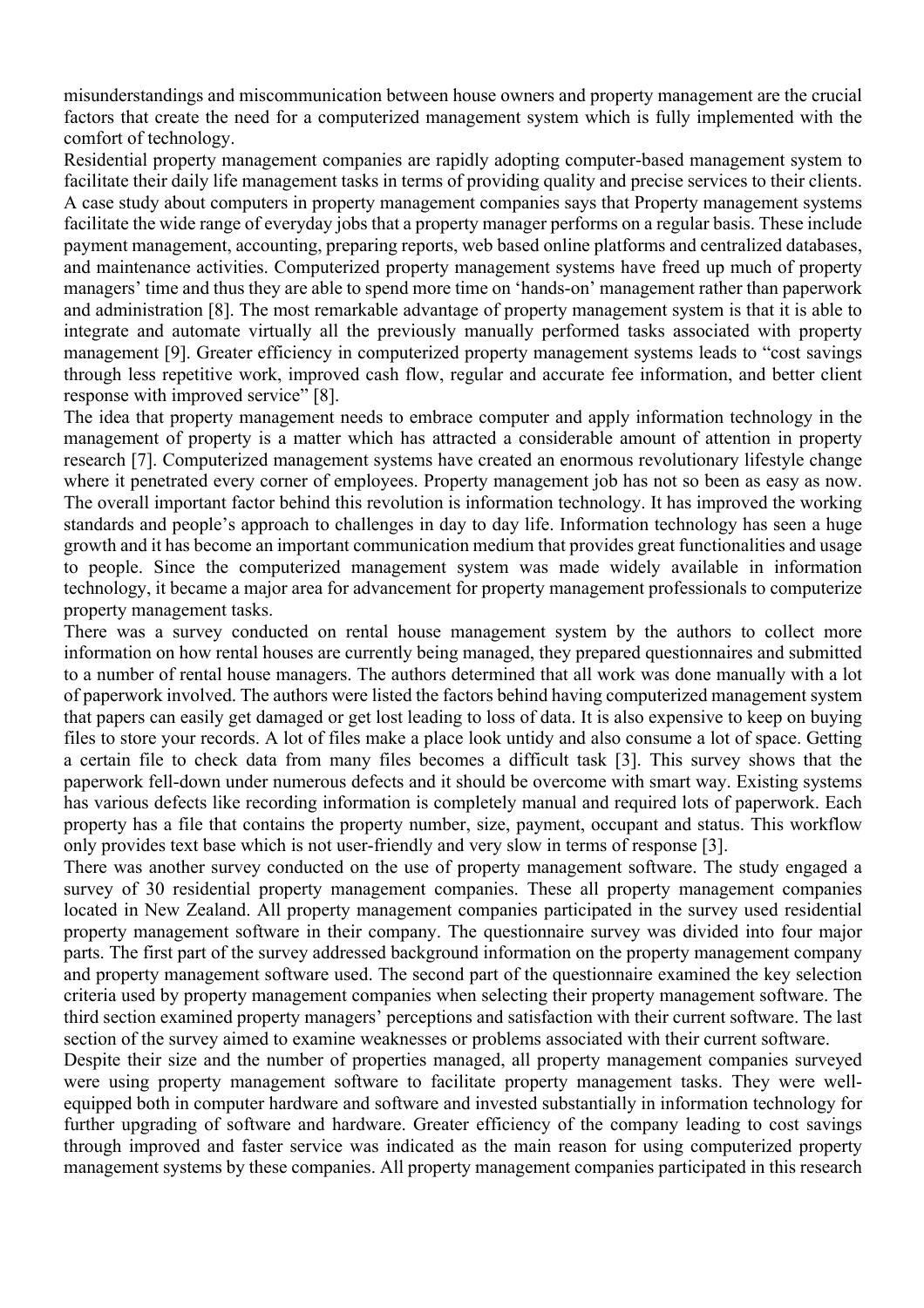used pre-written software applications programs. These programs did not offer users the ability to tailor the program to their exact needs. Interestingly, 28 out of 30 property management companies participated in the survey used property management software applications developed in Australia while only two companies used a property management software system developed in New Zealand. When asked why their organizations selected property management software developed overseas rather than local software focusing on localized needs and procedures, interviewees indicated that Australian property management software products were more comprehensive, integrated, reliable and easy to use. It was also suggested that those software applications were better suited for the management of a large number of properties.

The existing works are clearly explaining the factors and importance of having computerized management in residential property management. Moreover, literature studies highlights that having a computerized management system not only eliminates the challenges in property management but also it assists the employees to polish their work and improve their quality in terms of management. Moreover, property management companies in developing countries are aware of having computerized management system and property managers are being assisted in terms of their day to day tasks. Survey conducted on the use of property management software addressed that companies are participated in their survey, well equipped with computerized management software packages where each package provides slightly different property management functions. Among various property management tasks, a number of tasks are highly computer automated. These include rental payment management, lease management, vacancy management, preparation of notices and circulars, and preparation of invoices [10].

Case study on system architecture and interface for an apartment management illustrates that the internal architecture of computerized management system. "Apartment blocks have a variety of uses such as dormitories, old people's homes and holiday apartments. These apartments require Facility Management Systems with functions according to the apartment's use" [2]. Facility management is another important factor and challenge in residential property management. Facility management can be part of residential property management. Since, all the residences are targeting management to fix any unexpected failures and be responsible for maintenance, the property management always faces challenges in assigning vendors to overcome the failures and keep track on a particular failure. Assuming greater significance and as more personalities and administrations become involved, its attendant definitions and descriptions continue to increase. International Facility Management Association attempt to define facility management as "the practice of coordinating the people and the work of an organization into the physical workplace." So, this definition state that facility management should be covered in residential property management.

Computerized management system can be implemented in Desktop or Web platforms. These platforms can be customized according to user convenient. Desktop application is a computer program that locally run on a computer device like laptop or personal computer where web application runs on a browser using a webserver and delivered to a local device over the Internet from a remote server. Accessible anywhere, easily customizable, improved interoperability, and increased security are most highlighted benefits of web application over desktop application. Studies on Cloud Based Apartment Management System shows that web application is the most appropriate platform for future application because of it convenience.

The literature review of this paper intent to highlights that the majority of existing works relating to residential property management are strongly recommend a computerized management system. There are various reasons to support this argument. Defects in existing system like paperwork are the key points behind having a computerized management system. Moreover, computerized management system facilitates the manager's daily tasks and improves their work quality. So benefits of computerized management systems are created to support the existing key arguments.

# **EXPECTED RESULT OR CONTRIBUTION.**

The result of the interview and observation shows that two residential property management companies are still using traditional paperwork flow and only few tasks are computerized. These two companies have more than five employees where they all facing challenges in managing their daily tasks. Deficiencies in data storage, unable to keep track the data, and running without a proper communication medium are highlighted challenges. The observation shows that employees in residential property management companies usually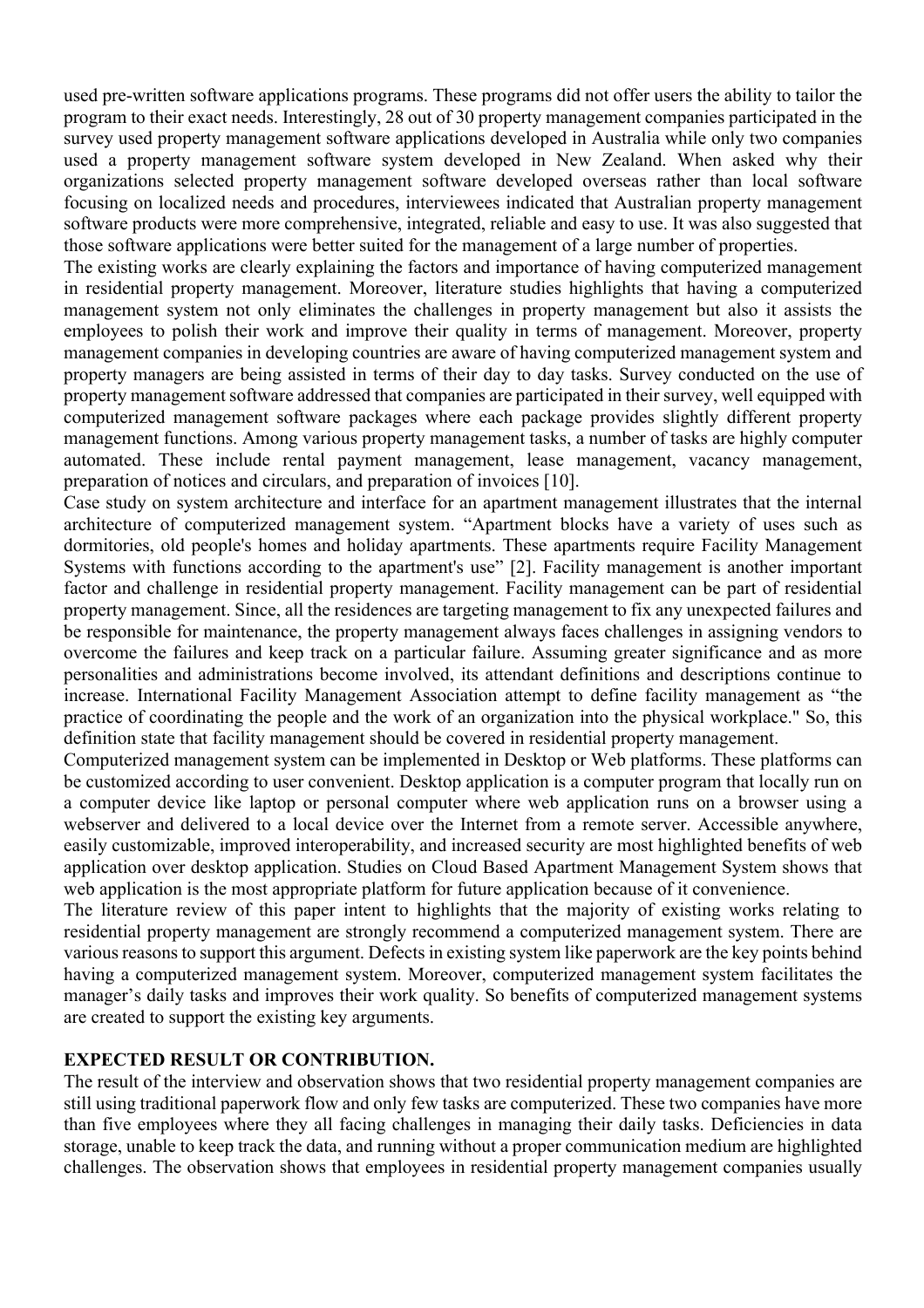get frustrated by the residents' complaint due to lack of facility management. Moreover, the management company highlighted that they yearly allocate a huge amount of budget to serve their employees even better. However, it usually overdue due to unexpected expenses likes medical, or accident. On the other hand, one residential property management company uses customized compute-based management software. This software facilitates all staffs to polish their day-to-day tasks. Moreover, it eliminates the challenges in data storage and provides functionalities to track the data. Number of staffs were reduced due to this software could be highlighted at this time. However, this company also faces few challenges due to deficiency in functionalities.

The anticipated results of this proposal include benchmark for where this specific computerized management system in residential property management has high demand among property industries. Since, existing studies highlighted that all property managers and employees are having challenges in-order to manage residential property and residents' in-terms of providing services and carrying facility management, this proposal strongly recommend a computerized management system

This result will be used to create the awareness on computer based system where it can neutralize the challenges in property management. There are three residential property management companies participated in the survey. Two out of three companies had been started before five years and they have staffs between five to ten (5 - 10). The other one out of three companies engaged from 2016 with less than five staffs. These all companies are managing residential properties which approximately consist of equal residents.

There few common challenges can be highlighted for all companies participated in the survey. During the interview session, all their staffs touch down that "residents expect them to finish the maintenance or repair in common area on the day report had been made. Moreover, they keep on receiving complaints regarding a same issue several times with the demand on explanation about failure from the residence". This problematic situation occurs every time due to lack of communication medium between residence and management. Furthermore, property management companies face unwanted issues like tenant and owner legal issues and private are maintenance.

This result identify that a proper computerized management system will eliminate the challenges listed by the property management companies.

### **CONCLUSIONS.**

To ensure the coordination and smoothness between residential property management works, a computerized management system that systematically and efficiently required. All data and information must be recorded to carry out maintenance work should be coordinated in a system that is efficient and accessible. The ability of computers to solve various issues and make decisions, no longer is doubted

With the increase of residential properties like apartments, the management and maintenance work also simultaneously increased. The more management work increases, the more data and information needs to be recorded. Most companies are now working to create a generation of information communication technology began creating a computerized system in residential property management as a first step to achieve that goal.

In conclusion, the computerized management system becomes very popular among residential property management companies' daily activities. This management system will completely eliminate the challenges in residential property management and provide new working experience for the employees.

#### **REFERENCE**

1 - Dobrin, J. (2011). "Meta" morphosis: evolving technology provides residential managers with a gateway for opportunity, Journal of Property Management,  $76(22)$ ,  $34 - 37$ 

2 - Higuma, T., Kanagawa, I.M., Nanjo, K., Suzuki, S., Kobayashi, T. (1994). System architecture and interface for an apartment management system, IEEE Transactions on Consumer Electronics Volume 40 Issue 3 page 111-117